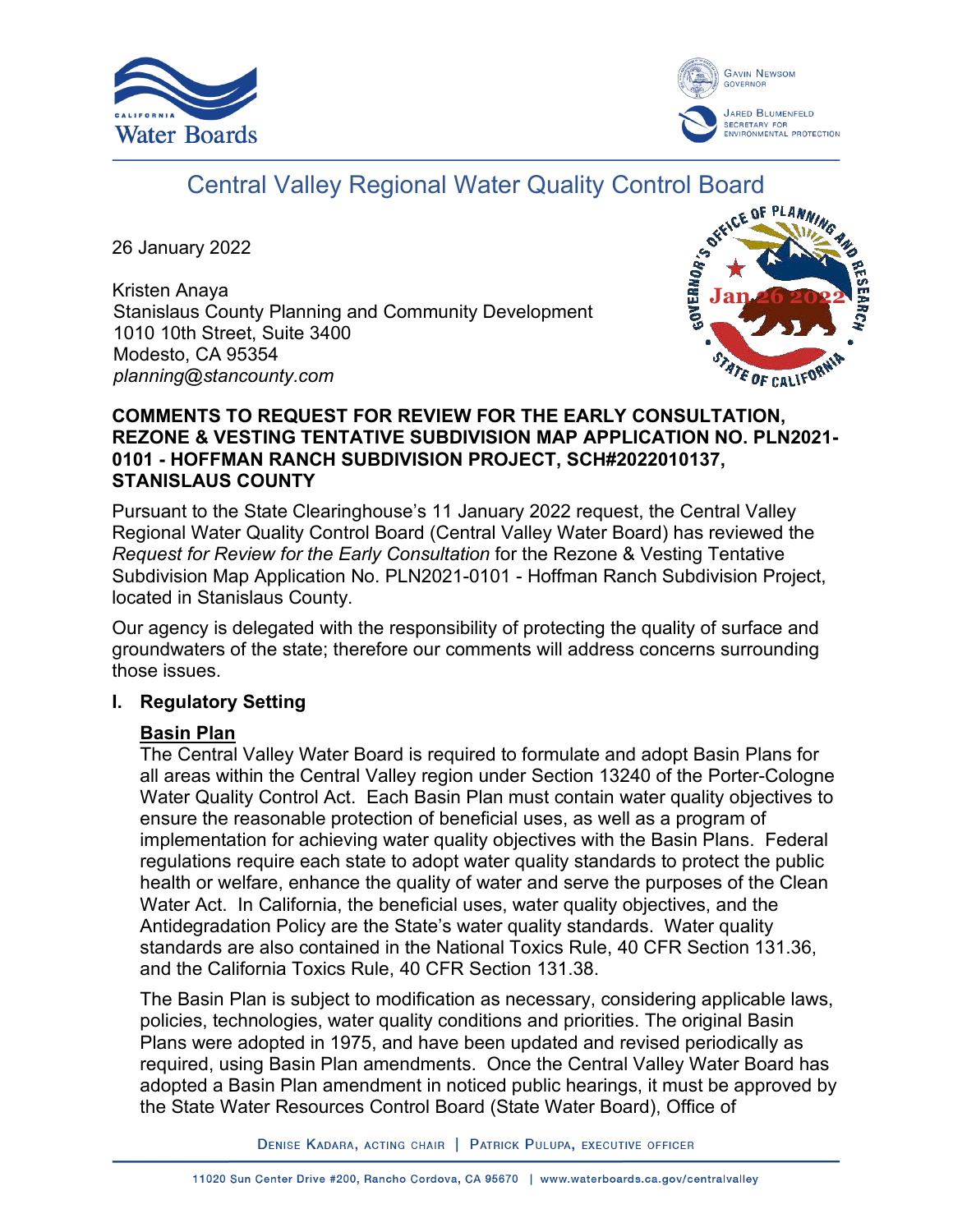Rezone & Vesting Tentative Subdivision - 2 - 26 January 2022 Map Application No. PLN2021-0101 - Hoffman Ranch Subdivision Project Stanislaus County

Administrative Law (OAL) and in some cases, the United States Environmental Protection Agency (USEPA). Basin Plan amendments only become effective after they have been approved by the OAL and in some cases, the USEPA. Every three (3) years, a review of the Basin Plan is completed that assesses the appropriateness of existing standards and evaluates and prioritizes Basin Planning issues. For more information on the *Water Quality Control Plan for the Sacramento and San Joaquin River Basins*, please visit our website:

[http://www.waterboards.ca.gov/centralvalley/water\\_issues/basin\\_plans/](http://www.waterboards.ca.gov/centralvalley/water_issues/basin_plans/)

## **Antidegradation Considerations**

All wastewater discharges must comply with the Antidegradation Policy (State Water Board Resolution 68-16) and the Antidegradation Implementation Policy contained in the Basin Plan. The Antidegradation Implementation Policy is available on page 74 at:

### https://www.waterboards.ca.gov/centralvalley/water\_issues/basin\_plans/sacsjr\_2018 05.pdf

## In part it states:

*Any discharge of waste to high quality waters must apply best practicable treatment or control not only to prevent a condition of pollution or nuisance from occurring, but also to maintain the highest water quality possible consistent with the maximum benefit to the people of the State.*

*This information must be presented as an analysis of the impacts and potential impacts of the discharge on water quality, as measured by background concentrations and applicable water quality objectives.*

The antidegradation analysis is a mandatory element in the National Pollutant Discharge Elimination System and land discharge Waste Discharge Requirements (WDRs) permitting processes. The environmental review document should evaluate potential impacts to both surface and groundwater quality.

#### **II. Permitting Requirements**

## **Construction Storm Water General Permit**

Dischargers whose project disturb one or more acres of soil or where projects disturb less than one acre but are part of a larger common plan of development that in total disturbs one or more acres, are required to obtain coverage under the General Permit for Storm Water Discharges Associated with Construction and Land Disturbance Activities (Construction General Permit), Construction General Permit Order No. 2009-0009-DWQ. Construction activity subject to this permit includes clearing, grading, grubbing, disturbances to the ground, such as stockpiling, or excavation, but does not include regular maintenance activities performed to restore the original line, grade, or capacity of the facility. The Construction General Permit requires the development and implementation of a Storm Water Pollution Prevention Plan (SWPPP). For more information on the Construction General Permit, visit the State Water Resources Control Board website at: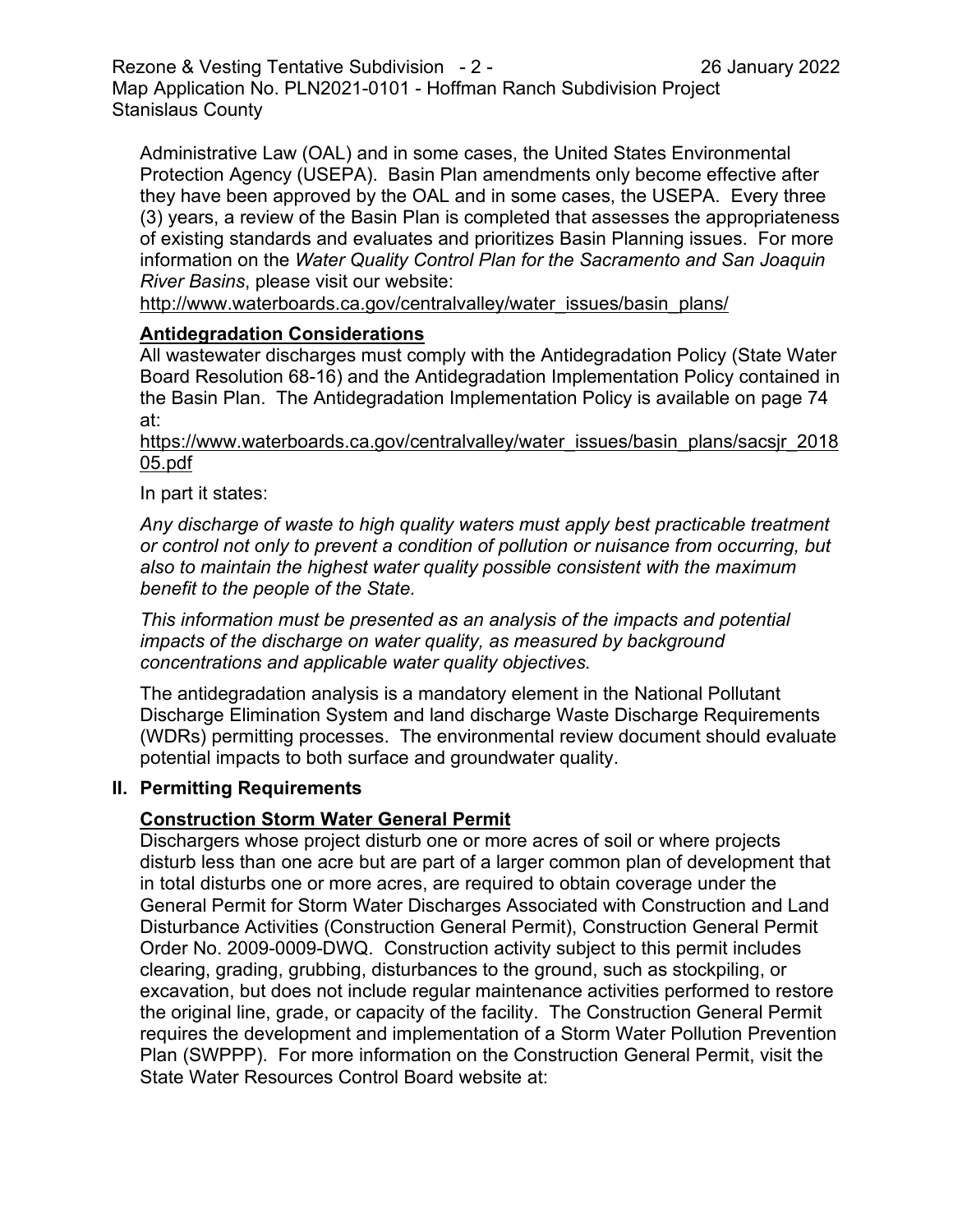## [http://www.waterboards.ca.gov/water\\_issues/programs/stormwater/constpermits.sht](http://www.waterboards.ca.gov/water_issues/programs/stormwater/constpermits.shtml) [ml](http://www.waterboards.ca.gov/water_issues/programs/stormwater/constpermits.shtml)

# **Clean Water Act Section 404 Permit**

If the project will involve the discharge of dredged or fill material in navigable waters or wetlands, a permit pursuant to Section 404 of the Clean Water Act may be needed from the United States Army Corps of Engineers (USACE). If a Section 404 permit is required by the USACE, the Central Valley Water Board will review the permit application to ensure that discharge will not violate water quality standards. If the project requires surface water drainage realignment, the applicant is advised to contact the Department of Fish and Game for information on Streambed Alteration Permit requirements. If you have any questions regarding the Clean Water Act Section 404 permits, please contact the Regulatory Division of the Sacramento District of USACE at (916) 557-5250.

## **Clean Water Act Section 401 Permit – Water Quality Certification**

If an USACE permit (e.g., Non-Reporting Nationwide Permit, Nationwide Permit, Letter of Permission, Individual Permit, Regional General Permit, Programmatic General Permit), or any other federal permit (e.g., Section 10 of the Rivers and Harbors Act or Section 9 from the United States Coast Guard), is required for this project due to the disturbance of waters of the United States (such as streams and wetlands), then a Water Quality Certification must be obtained from the Central Valley Water Board prior to initiation of project activities. There are no waivers for 401 Water Quality Certifications. For more information on the Water Quality Certification, visit the Central Valley Water Board website at:

https://www.waterboards.ca.gov/centralvalley/water\_issues/water\_quality\_certificatio n/

# **Waste Discharge Requirements – Discharges to Waters of the State**

If USACE determines that only non-jurisdictional waters of the State (i.e., "nonfederal" waters of the State) are present in the proposed project area, the proposed project may require a Waste Discharge Requirement (WDR) permit to be issued by Central Valley Water Board. Under the California Porter-Cologne Water Quality Control Act, discharges to all waters of the State, including all wetlands and other waters of the State including, but not limited to, isolated wetlands, are subject to State regulation. For more information on the Waste Discharges to Surface Water NPDES Program and WDR processes, visit the Central Valley Water Board website at:https://www.waterboards.ca.gov/centralvalley/water\_issues/waste\_to\_surface\_wat er/

Projects involving excavation or fill activities impacting less than 0.2 acre or 400 linear feet of non-jurisdictional waters of the state and projects involving dredging activities impacting less than 50 cubic yards of non-jurisdictional waters of the state may be eligible for coverage under the State Water Resources Control Board Water Quality Order No. 2004-0004-DWQ (General Order 2004-0004). For more information on the General Order 2004-0004, visit the State Water Resources Control Board website at: